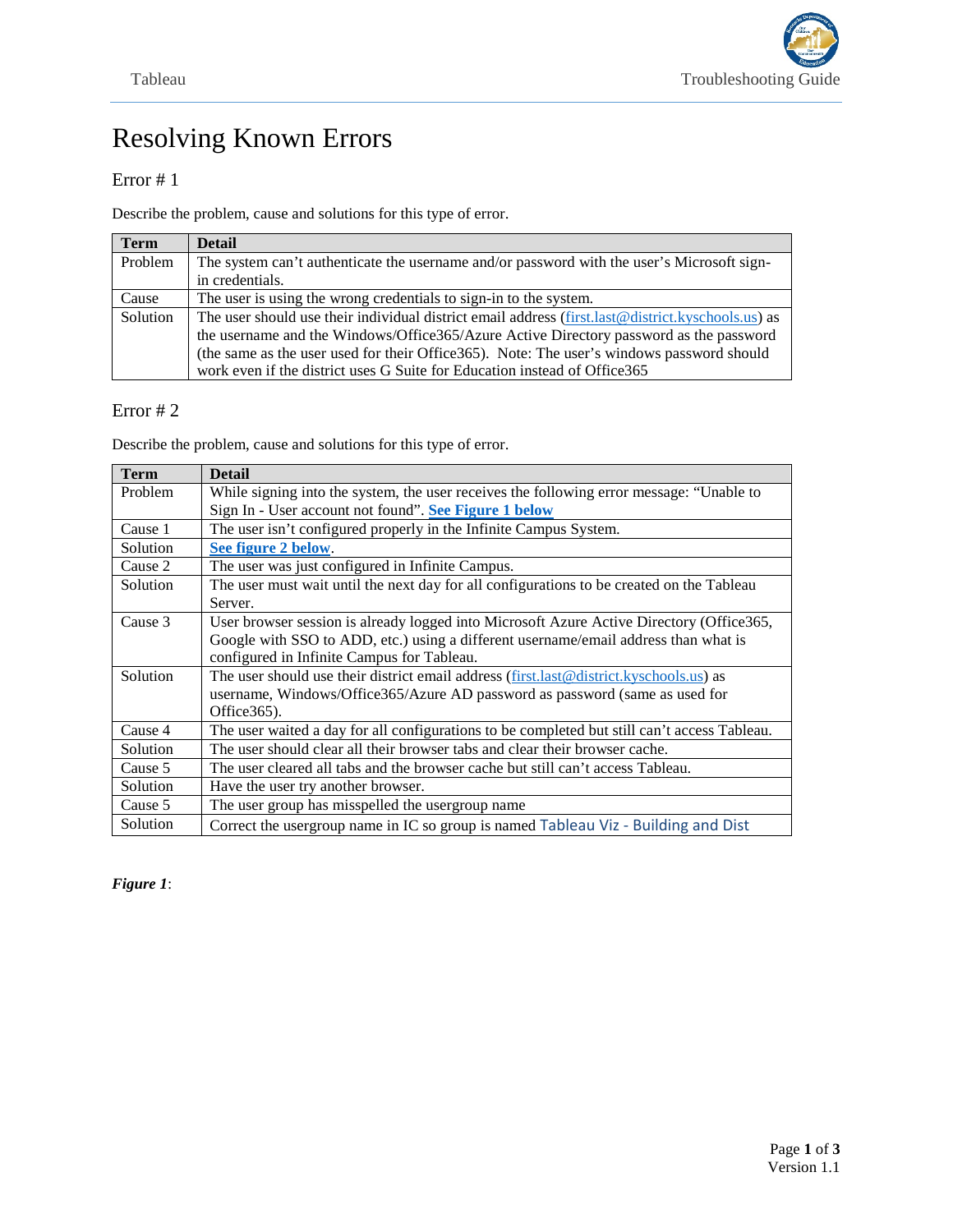



#### Unable to Sign In

User account not found. For help, contact your Tableau Server administrator.



# Resolving Known Errors

### Error # 3

Describe the problem, cause and solutions for this type of error.

| <b>Term</b> | <b>Detail</b>                                                               |
|-------------|-----------------------------------------------------------------------------|
| Problem     | The user doesn't see "*Tableau Visualizations" link within Infinite Campus. |
| Cause 1     | The user isn't configured properly in Infinite Campus.                      |
| Solution    | See figure 2 below.                                                         |
| Cause 2     | The user is using Infinite Campus Instruction instead of the Campus Tools.  |
| Solution    | The user needs to switch applications (within Campus).                      |

### Error # 4

Describe the problem, cause and solutions for this type of error.

| <b>Term</b> | <b>Detail</b>                                                                                |
|-------------|----------------------------------------------------------------------------------------------|
| Problem     | User doesn't see the right schools in Tableau.                                               |
| Cause 1     | The user/s calendar rights are incorrect in Infinite Campus.                                 |
| Solution    | See Figure 2 Below.                                                                          |
| Cause 2     | User is not logged in with identity they expected; even if a district person with admin-type |
|             | privileges uses the Campus "log in as user" functionality to log into Infinite Campus as     |
|             | another (lower-privileged) user, the actual user's Azure AD/Office365 credentials are what   |
|             | will be used to login to Tableau.                                                            |
| Solution    | If an administrator needs to see how the Tableau system will function for another user, the  |
|             | administrator will need to have the target user log into Tableau directly.                   |

#### Error # 5

Describe the problem, cause and solutions for this type of error.

| <b>Term</b> | <b>Detail</b>                                                                                    |
|-------------|--------------------------------------------------------------------------------------------------|
| Problem     | When a user is within a workbook view, in the list of districts, the last updated data after the |
|             | district name is more than 1 day old.                                                            |
| Cause       | Infinite Campus/CIC is having a data refresh issue.                                              |
| Solution    | KDE will need to contact CIC to investigate the issue. District should email                     |
|             | kdedatarequest@education.ky.gov                                                                  |

<span id="page-1-0"></span>*Figure 2*: